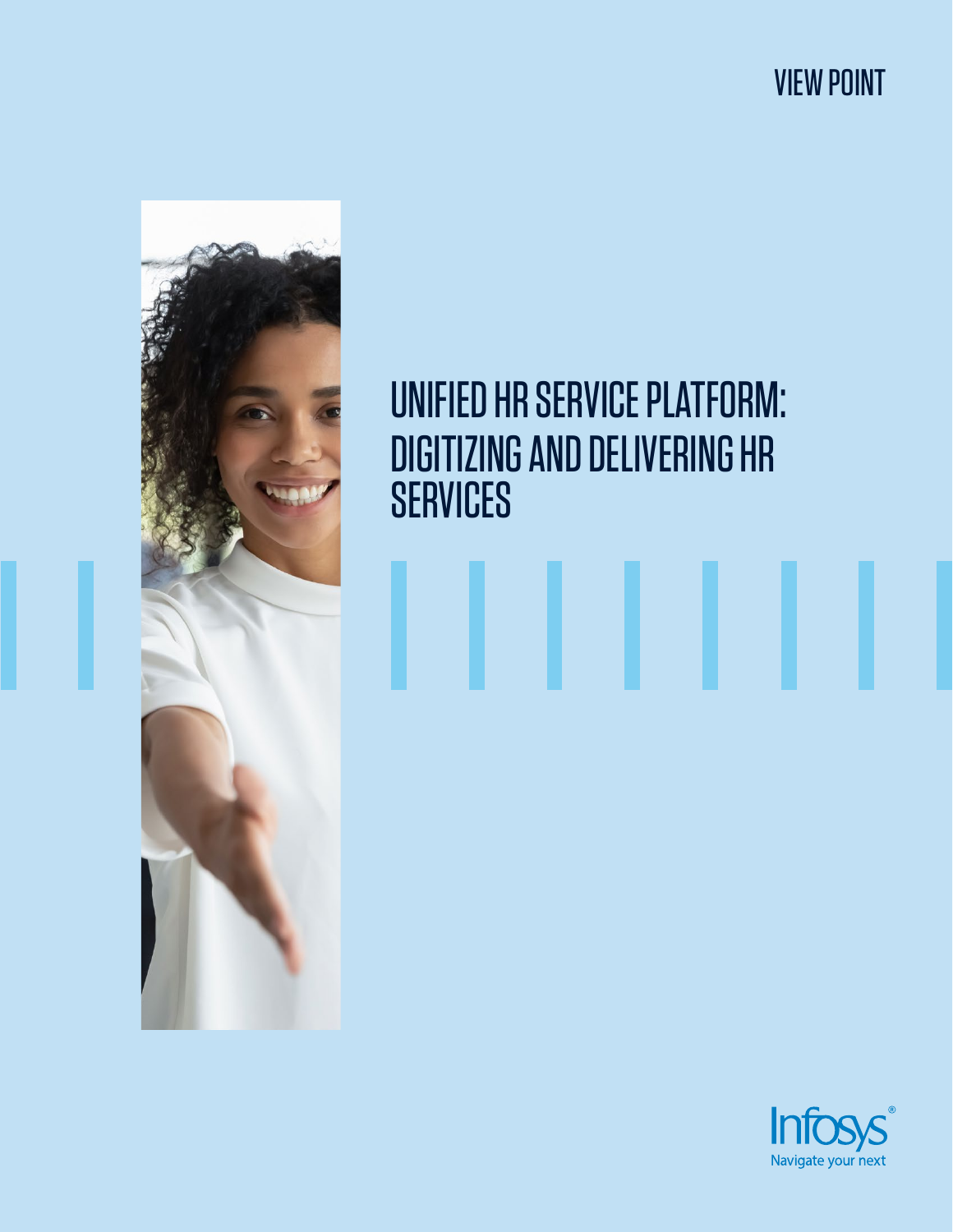## Introduction

HR functions in an enterprise execute core HR administrative tasks and other strategic HR activities. An enterprise level software/ tool is essential for HR departments to fulfill these HR activities. While a plethora of technology tools are available to HR leaders for implementation of their HR processes but there are very few tools which can address all HR functional areas and fulfill futuristic requirements of an enterprise software.

# **Challenges**

HR departments implement different tools on different technologies to fulfill different HR functional requirements. Over a period, it becomes difficult to manage and maintain the different tools. For example, an enterprise will use a different tool for recruitment management and another for case management, knowledge management, workforce management and general HR Administrative tasks. This becomes more challenging for HR Services providers who work on an outsourcing model and manage HR Administrative tasks for different HR Functions for their clients.

#### Common challenges faced by HR Departments/HR Outsourcing companies:

*Different personas have different usage expectations from HR Tool and face different challenges:*

#### **HR Leaders & C suite leadership**

- Investment in different tools & its management for different HR functions increasing cost of ownership.
- No common review reports available for Leadership to see one common view of reports, SLAs compliance with effective governance mechanism across the board.
- Issues in retaining & maintaining knowledge base for HR agents, HR SMEs.



#### **HR Managers/HR Agents/HR SMEs**

- Unavailability of a one stop shop enterprise platform to fulfill all HR functions. Different tools available for different HR functions are not integrated with a common employee portal and other enterprise functions like IT, finance.
- Issues in improving HR agents and employee experience, productivity; response and resolution time.
- Implement Global processes with regional variance

#### **Technology Architects, Consultants/ Managers- face following challenges with available tools**

- Lack of data separation, visibility/access controls for clients, personas and their departments, management /ownership of multiple tools.
- Lack of automation (workflows), digital and cloud capabilities.
- Scalability requirements while serving multiple clients
- Lack of document management system (document storage, audit, purging, control)
- Scalability, quick onboarding or offboarding of HR Functions/clients.

For any HR Services to deliver the Services successfully research recommends following top critical features which should be available with a technology platform/

tool for a HR Services

- Platform which is highly configurable, supports a global design, provides mobile access, predictive Analytics & digital features.
- Availability of data /domain separation features which can help to onboard different clients on same platform with required data /visibility separation requirements.
- Platform Which can implement processes in strategic alignment with global business needs and also implement regional flavor.
- Platform which increases employee Engagement, drive innovation, improve employee productivity.
- The platform should help to reduce the overall cost of ownership (Capex and Opex)
- Provides integration, workflow capabilities.
- Provides data security, fulfill GDPR or any other compliance requirements.
- Helps in improving HR Analytics capabilities.
- Allows low code no code and custom development.

Apart from Technology tool used to deliver HR Services, the architectural & delivery model, reporting and governance agreed, ability to scale up/down (onboarding new modules, or new clients etc.) plays important role in Services delivery.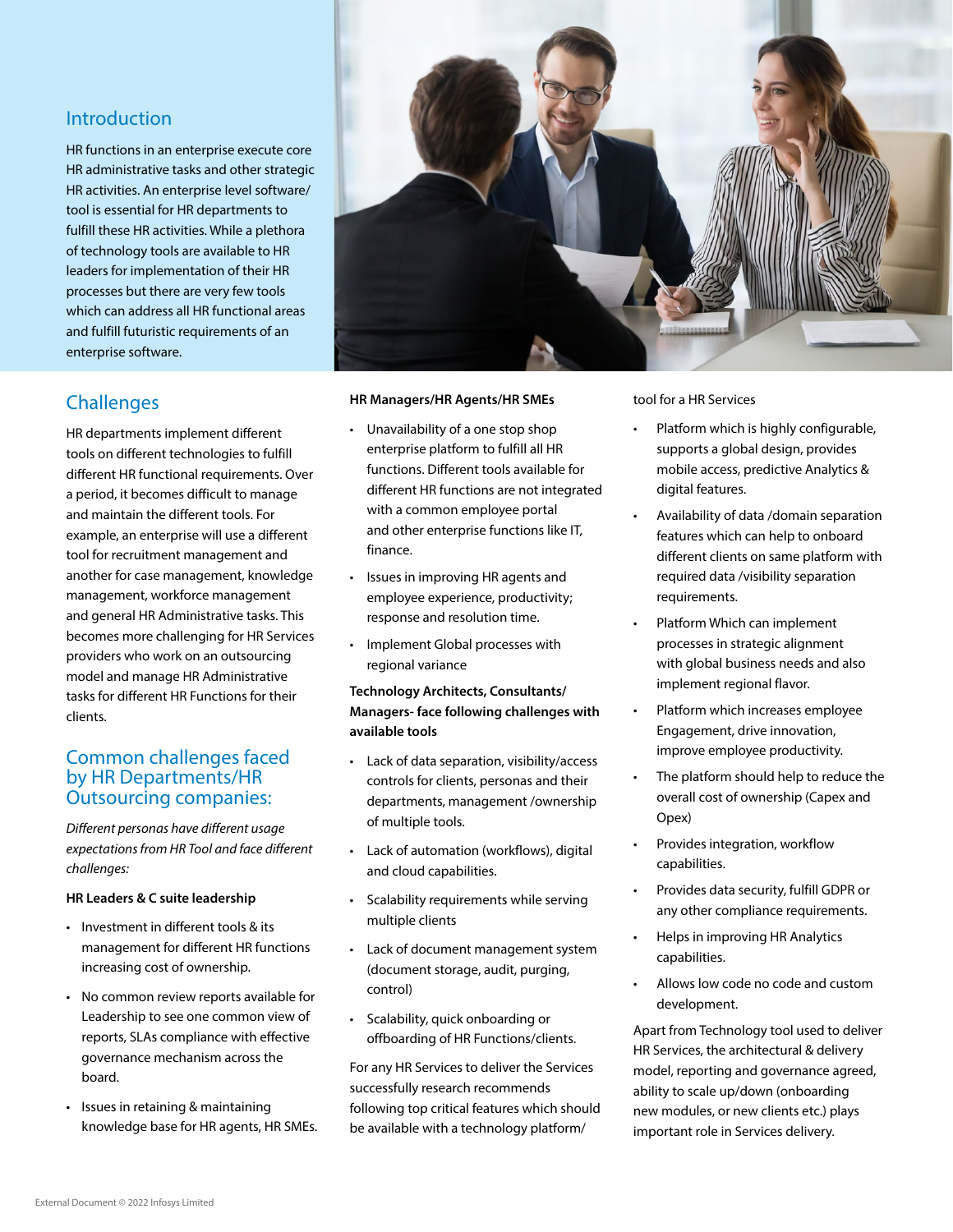# Solution Approach: Leverage a SaS based cloud Unified HR Service platform

Enterprise architects recommend utilizing Enterprise level cloud based SaS platform which can be integrated seamlessly with other HCM systems can address above challenges. SaS platform provides out of the box HR features to deliver services

to employees/clients. For functions that are not supported by SaS Platform, the platform can be integrated with any other HCM tool to provide seamless delivery of all HR functions from one Unified portal. Unified portal helps in improving HR agents and employee experience & productivity ultimately improving resolution time, knowledge, and SME retention.

It is also recommended to build custom applications for HR functions like global mobility, retention management, recruitment management etc. on SaS platform using custom app-building capabilities of the platform. This approach would help to reduce the dependence on other tools and bring reduction in cost.



#### **ServiceNow Employee ServiceNow Experience Platform**

Indicative architectural diagram for Unified HR Services

Infosys recommends using Enterprise Cloud SaS platforms like ServiceNow which provides case management, knowledge management & other features with Unified portal to deliver HR Services. For not supported functions such as compensation, performance management, workforce management can be delivered

by other HCM tools like Workday, Success factor with effective integration. ServiceNow provides SLA framework, out of the box reports & performance analytics capabilities which can help to implement reporting and governance. Its features like access & visibility controls inherent on the platform meets GDPR and other regulatory frameworks requirements. Along with this, it provides OOB connectors, Integrators, powerful workflows, virtual agent, predictive intelligence, AI-ML features, Enterprise digital documentation features, multilingual support can be utilized to fulfill the service level agreements and deliver the services excellence.